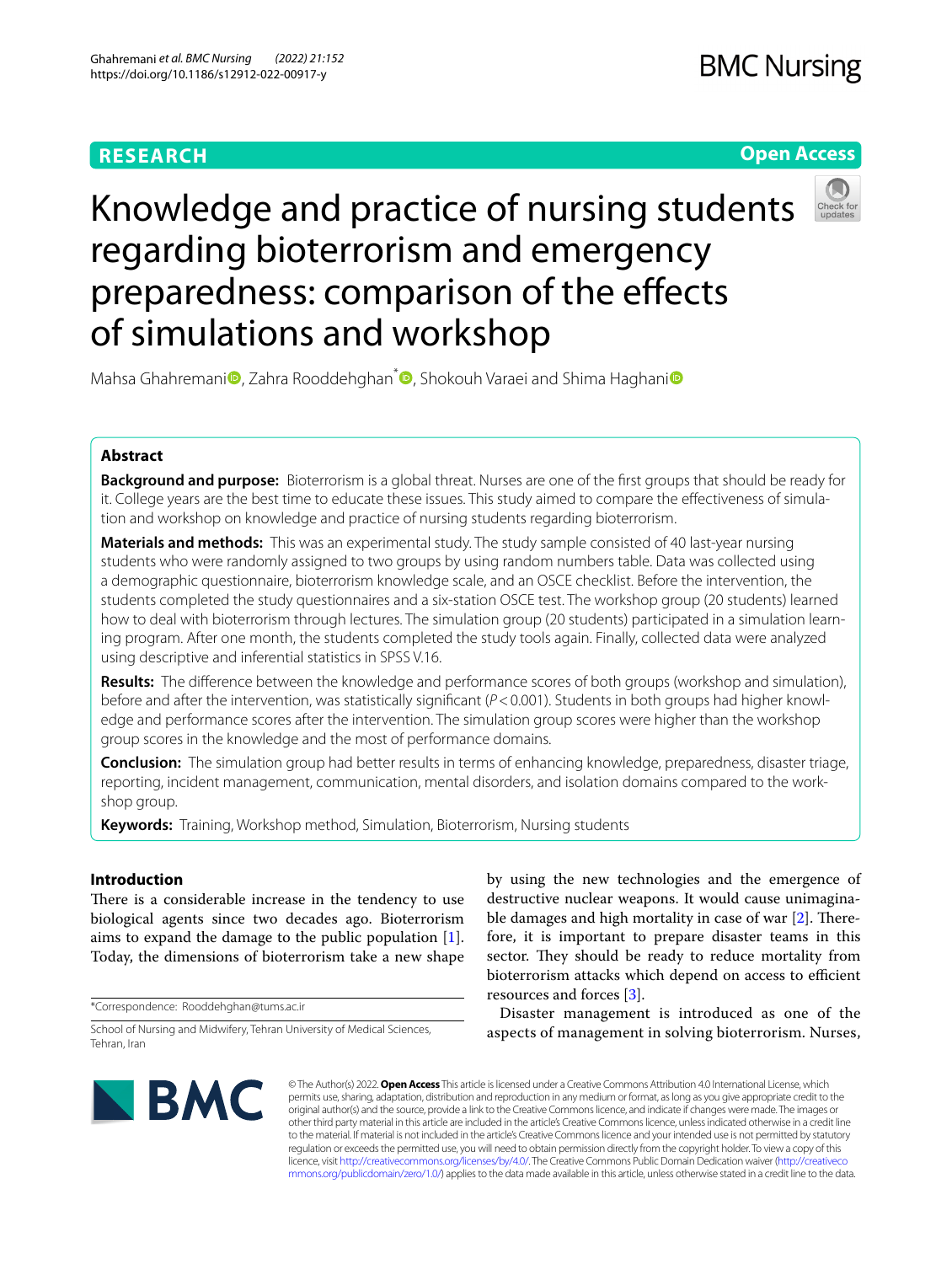as one of the disaster team members, need to know the efects of bioterrorism on public health. Nurses can help in reducing anxiety and stress and prevent the spread of diseases if they receive the necessary education [[4\]](#page-6-3). Despite the major role of nurses in responding to natural, human-made, and technological disasters, there is a shortage in this feld in the content of nursing schools curricula. Also, educational programs in response to disasters have not been implemented properly or have failed to meet the standards of critical situations [[5](#page-6-4)].

Education in this feld must start from the treatment phase [\[4\]](#page-6-3). Nurses are at the forefront of treatment in the face of bioterrorism as they are the largest group of healthcare professionals [\[6,](#page-6-5) [7\]](#page-6-6). Meanwhile, nurses often do not have the required knowledge to deal with such phenomena [[8\]](#page-6-7). Nurses are among carers who must be more aware of bioterrorism since it would increase the level of health security in the country. Various educational methods can be used to educate bioterrorism content to empower nurses in [[5\]](#page-6-4).

There are seven necessary skills for effective performance in face of disasters. The first required skill is the evaluation of the skill and knowledge of personnel about disasters  $[9]$  $[9]$ . The simulation method has strong validity and reliability for assessing clinical skills, compared to oral and written exams. This is because of its features such as its ability to create real-world situations without having their risks and its ability to assess educational objectives in cognitive, emotional, and psychomotor dimensions. While this method is very efective it is expensive [\[10,](#page-6-9) [11](#page-6-10)].

Educational simulation is an advanced technological method to promote knowledge and it is applied as a technique to achieve learning goals. This method is primarily used in the education feld and showed a new clinical model in nursing education. During an educational simulation, instructors provide specifc practice strategies for students to gain experience, solve problems and reduce the anxiety of real situations which can be caused by insufficient skills. Real situations can cause mental and physical damages and simulation can prevent them. The simulation provides a place for decision-making with no time and space restrictions [\[10](#page-6-9), [12\]](#page-6-11). Due to the emergence of new infectious diseases such as AIDS, hepatitis, and tuberculosis, the knowledge of the medical staff and nurses need to be increased.

Given the essential role of nurses at the frontline of the healthcare system in dealing with bioterrorism and the importance of long-lasting education the present study aimed to compare the efectiveness of simulation and workshop on knowledge and practice of nursing students regarding bioterrorism.

## **Materials and methods**

This study was an experimental study that was conducted on last-year students in the seventh-semester BSc nursing students at the School of nursing and midwifery, Tehran University of Medical Sciences, Tehran, Iran. Forty students were selected by census sampling and randomly allocated by using random numbers table. Seven students were not included in the study because they did not want to participate. The inclusion criteria were being a BSc student, studying in the seventh semester, passing the emergency course, and providing written consent for participation in the study. Data were collected using a demographic characteristics questionnaire (age, gender, city of residence, nursing work experience, amount of time allocated to nursing work per week, marital status, history of facing a bioterrorism situation, and previous participation in educational courses), Emergency Preparedness Information Questionnaire (EPIQ), and six-station bioterrorism performance measurement checklists.

#### **Emergency preparedness information questionnaire (EPIQ)**

The reliability of the questionnaire was estimated using internal consistency ( $\alpha$  = 0.96). The questionnaire has 44 items, assessing nurses' knowledge regarding activities needed during disaster response in eight areas including disaster triage, hospital incident command system (HICS), communication in disasters, isolation, disinfection and quarantine, mental disorders, epidemiology and decision-making, reporting, having access to vital sources, and recognition of biological factors. Each item is scored based on a fve-point Likert (from not familiarized = 1 to completely familiarized = 5)  $[13]$ .

## **Bioterrorism performance measurement checklist**

The bioterrorism performance measurement checklist is a researcher-made tool created based on the steps to bioterrorism. It is applied in the form of objective structured clinical examination (OSCE). It was approved by 10 faculty members and experts in the feld of disaster management and passive defense. Each station included a scenario, a guide for the test, a guide for the test taker, an evaluation checklist, and a scenario for standard patients in case of using them. The validity of the checklists was confrmed by 10 faculty members and experts in the feld of disaster management and passive defense. To assess the reliability of OSCE test checklists, two interviewers flled them for 10 cases simultaneously and Pearson's correlation coefficient was  $r = 0.97$ .

## *The frst week*

All eligible students in both simulation and workshop groups who signed the informed consent form were asked to fill out the study tools. The knowledge of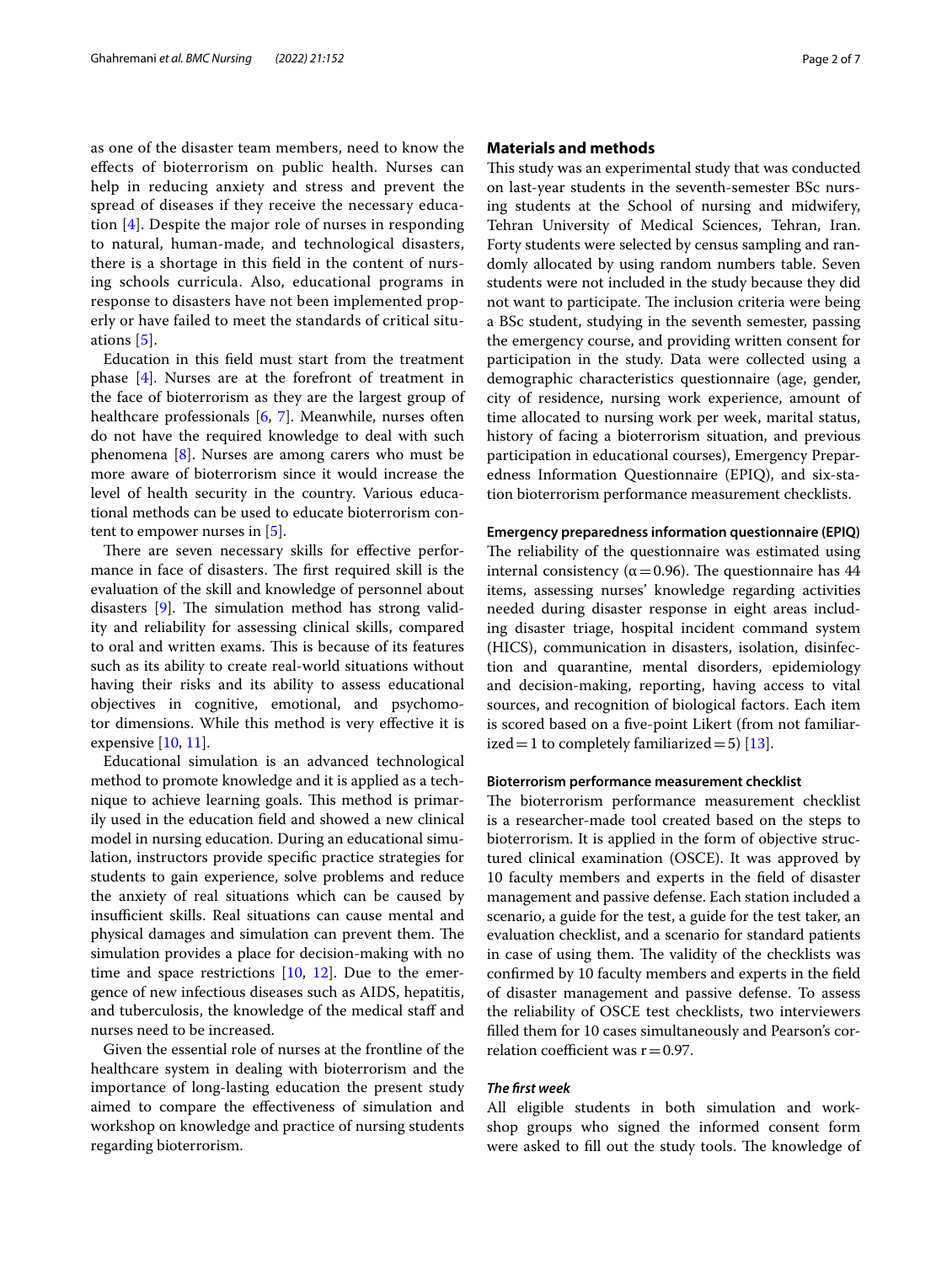students was assessed using the questionnaire. A sixstation OSCE test was used to assess the performance of study participants. Stations were designed based on six domains of bioterrorism preparedness. The performance was evaluated in each station with researchermade checklists. In each station, one or some objectives were assessed. Standard patients, manikin, and required equipment were used based on the objectives in stations. The time for each station was 6 min with one minute for station changing. A coordination committee reviewed all stations and equipment one day before the test.

## <span id="page-2-0"></span>*The second week*

In [6,](#page-2-0) on a predetermined day, a faculty member who is an expert in the feld of disaster management and passive defense presented all students in both simulation and workshop groups about bioterrorism, bioterrorism agents, and recognizing them.

## <span id="page-2-1"></span>*The third week*

In [7](#page-2-1), students in the workshop group attended three hours workshop which was conducted using the lecture method. The contents were 1. Triage in disaster, 2. Hospital Incident Command System (HICS), 3. Communication in disasters, 4. Isolation, decontamination, and quarantine, 5. Mental health disorders, 6. Epidemiology and decision making, 7. Reporting and access to vital resources, and 8. Identifcation of biological factors. After the workshop, students had two hours to practice the content of the workshop. Students were not allowed to record or videotape the workshop to prevent contamination of the samples.

In the same week, the simulation group received a three-hour simulation based on a predetermined scenario. The content of the scenario was related to bioterrorism and all students played a role in it. All students practiced their roles under the supervision of the research team. Students were not allowed to record or videotape the simulation. At the end of the week, the students in the simulation team participated in a simulation of a bioterrorism incident. In the fourth week, all participants completed research tools and attended the six-station OSCE. The process of sampling and allocation of study subjects is presented in Fig. [1.](#page-3-0)

The study tools were completed before the education and after one month.

### *Data analysis*

Data analysis was performed using SPSS version 16. Descriptive (absolute and relative frequency, mean and standard deviation) and inferential (independent t-test, paired t-test, Chi-square) statistics were used. A P-value less than 0.05 was considered statistically signifcant. Data is attached as a supplementary fle.

## *Ethical considerations*

The research was approved by the joint ethics committee and the vice-chancellor for research of the school of nursing, midwifery, and rehabilitation of Tehran University of Medical Sciences (IR.TUMS.FNM.1397.081). The participants were ensured of confdentiality regarding their personal information.

## **Results**

In this study, the majority of the subjects in the simulation group (65%) were female, while half of the participants in the workshop group were male  $\left(\text{chi}=0.921\right)$ ,  $p=0.337$ ). The mean age of the simulation and workshop groups was  $23.95 \pm 3.70$  and  $23.353.09$ , respectively  $(t=0.555, p=0.582)$ . None of the students in the study had been exposed to bioterrorism and had not completed courses related to bioterrorism. The Mann-Witney U test showed a signifcant diference in the knowledge scores of the workshop group before and one month after the intervention  $(P<0.001)$ .

There was a significant difference in the performance of study subjects in the communication, incident command, and reporting domains before and after the intervention. There was a significant increase in the performance scores after the intervention in these domains. However, no signifcant diference was observed in the triage, isolation, and mental disorders domains in the simulation group before and after the intervention. The mean score increased after the intervention but the increase was not significant (Table [1](#page-4-0)). The performance score of students in the simulation group was changed signifcantly. Also, there were signifcant diferences between the two groups' scores.

The comparison of study scales before and after intervention between males and females showed that female students had better scores in disaster triage than male students before the intervention. After the intervention, both genders showed similar results in the disaster triage domain. After the intervention females had higher scores in command System and isolation domains (Table [2](#page-4-1)).

## **Discussion**

In this study, nursing students' knowledge and practice regarding bioterrorism was compared before and one month after the intervention in the workshop and simulation groups. There was a significant difference in the mean scores in the workshop group before and after the intervention. Our results showed that nursing students had low knowledge before the intervention in both groups. The previous literature also revealed that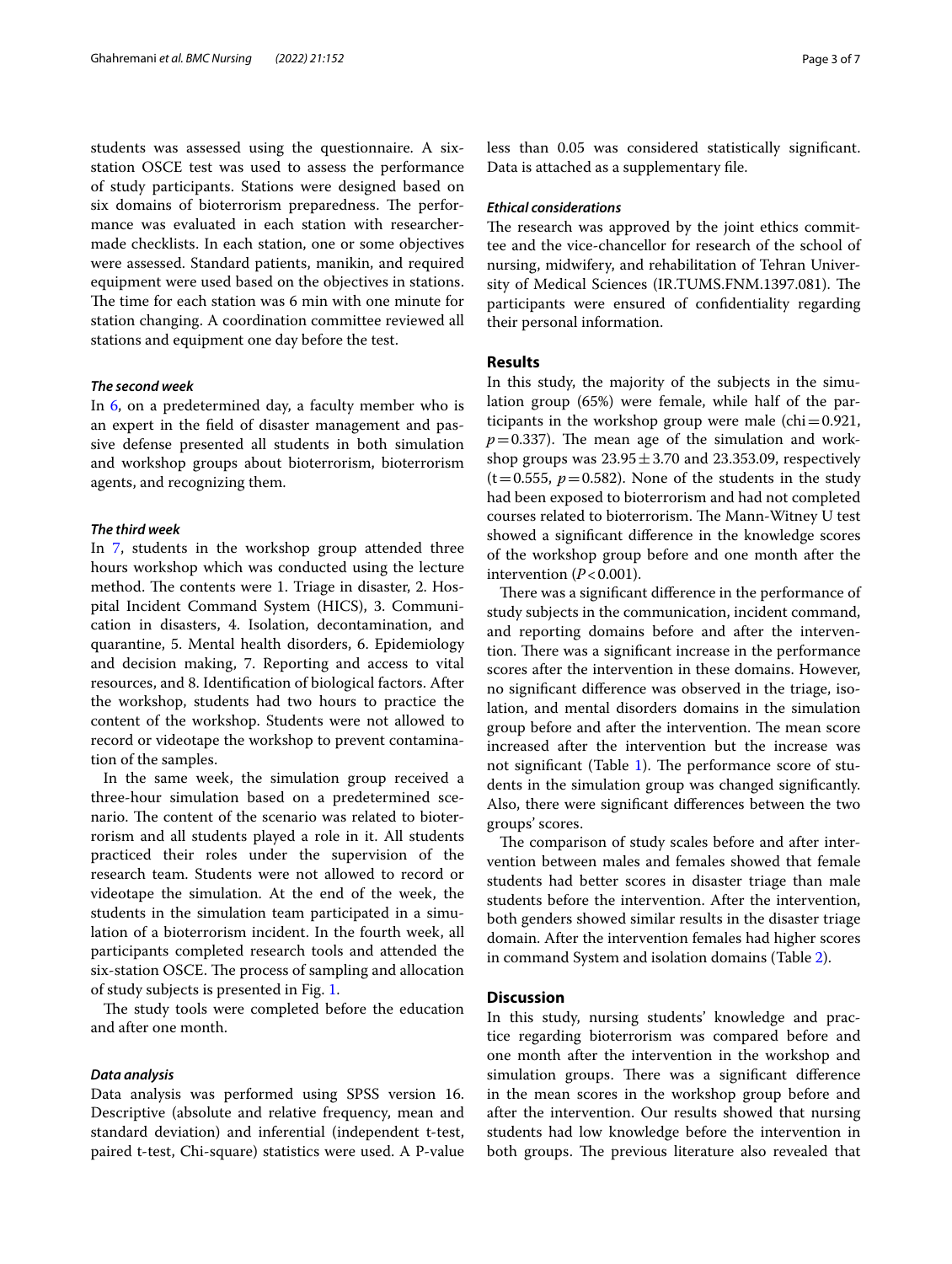

<span id="page-3-0"></span>most nurses had limited knowledge about bioterrorism. The results of a study on 291 nurses, physicians, nursing students, and medical students showed that the knowledge scores of the respondents were low. Respondents answered correctly to less than one fourth of the knowledge questions. Also, less than 23% of the respondents stated confdence to provide health care in an assumed chemical terrorism situation. The findings showed a need for healthcare providers in continuing education to develop, implement, and evaluate new local terrorism preparedness programs [\[14\]](#page-6-13).

The results of a cross-sectional study in Saudi Arabia on 1030 participants showed that mean knowledge score of bioterrorism-related agents was  $4.92 \pm 1.86$  out of 12 points which was low. Respondents who had received previous training in bioterrorism preparedness had a signifcantly higher score in perceived benefts of education than those not sure and without prior training  $[15]$  $[15]$ . The results of a study in Poland showed that to assess level of nurse's knowledge of bioterrorist hazard in Poland and need for additional training in this field. The Results showed that 87% of the nurses stated that their knowledge of biological warfare was not sufficient, Also, 92% of them understood the need to organize trainings for medical staff on bioterrorism threat and procedures in case of such an attack [\[16](#page-6-15)].

In a study by Bork and Rega [\[17\]](#page-6-16), the mean percentage of nurses' knowledge of botulism in the disease control center was estimated at 74.25%. Another research showed that before education, most nurses in the operating room did not have enough ability to respond to bioterrorism incidents. After training, there was an increase in their level of preparedness in this regard [[19](#page-6-17)].

According to the results of this study, the mean score of the participants' knowledge of bioterrorism was low and moderate before the intervention. The study subjects had low knowledge regarding bioterrorism, and more than 65% of the responders reported poor knowledge. In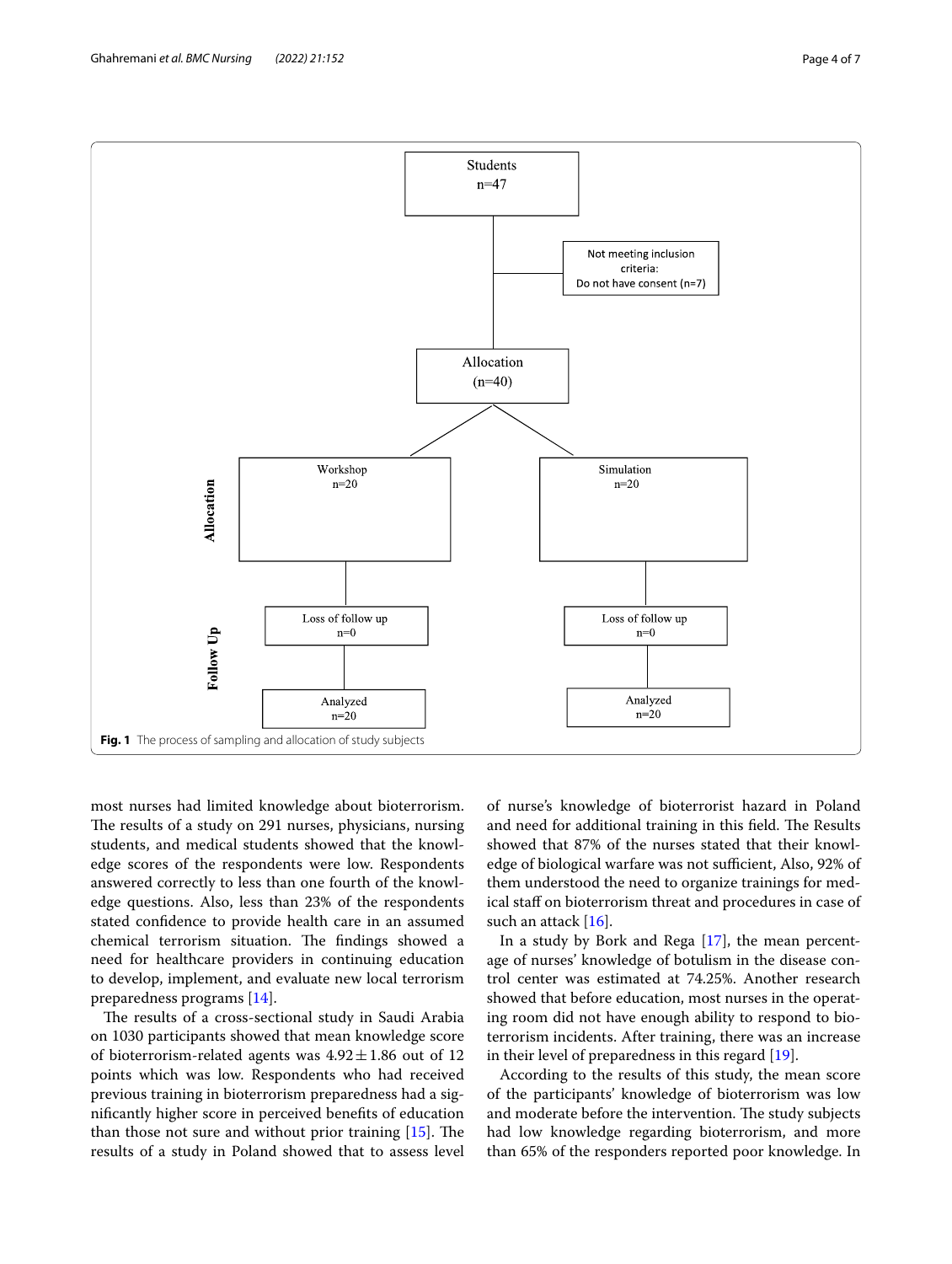| <b>Variables</b> | Group         | <b>Before intervention</b> | <b>After intervention</b>  | <b>Test results Wilcoxon</b> |
|------------------|---------------|----------------------------|----------------------------|------------------------------|
|                  |               | Mean $\pm$ SD              | Mean $\pm$ SD              |                              |
| <b>EPIQ</b>      | Simulation    | $88.15 \pm 36.96$          | $74.25 \pm 35.29$          | $Z = -3.884, p = 0.001$      |
|                  | Workshop      | $156.20 \pm 12.73$         | 124.95 ± 13.40             | $Z = -3.825$ , $p = 0.001$   |
|                  | Mann-Witney U | $Z = -1.083, p = 0.289$    | $Z = -4.793$ , $p = 0.001$ |                              |
| Disaster triage  | Simulation    | $10.15 \pm 1.84$           | $12.25 \pm 4.88$           | $Z = -0.884, p = 0.377$      |
|                  | Workshop      | $8.45 \pm 2.64$            | $9.75 \pm 3.79$            | $Z = -1.402$ , $p = 0.161$   |
|                  | Mann-Witney U | $Z = -2.130, p = 0.035$    | $Z = -1.747, p = 0.086$    |                              |
| Comunication     | Simulation    | $0.55 \pm 0.75$            | $7.85 \pm 1.08$            | $Z = -4.025$ , $p = 0.001$   |
|                  | Workshop      | $0.40 \pm 0.68$            | $5.65 \pm 1.75$            | $Z = -3.967, p = 0.001$      |
|                  | Mann-Witney U | $Z = -0.673$ , $p = 0.583$ | $Z = -3.657, p = 0.001$    |                              |
| Command System   | Simulation    | $3.80 \pm 1.88$            | $15.90 \pm 4.38$           | $Z = -3.941, p = 0.001$      |
|                  | Workshop      | $4.25 \pm 4.92$            | $11.75 \pm 2.04$           | $Z = -3.398, p = 0.001$      |
|                  | Mann-Witney U | $Z = -0.508$ , $p = 0.620$ | $Z = -3.747, p = 0.001$    |                              |
| Isolation        | Simulation    | $4.15 \pm 0.74$            | $7.60 \pm 1.66$            | $-3.801, p = 0.001$          |
|                  | Workshop      | $3.10 \pm 1.44$            | $6.45 \pm 1.19$            | $Z = -3.845, p = 0.001$      |
|                  | Mann-Witney U | $Z = -2.302, p = 0.026$    | $Z = -3.034, p = 0.002$    |                              |
| Psychopathy      | Simulation    | $5.80 \pm 2.68$            | $8.95 \pm 1.95$            | $Z = -3.434, p = 0.001$      |
|                  | Workshop      | $5.55 \pm 2.11$            | $6.80 \pm 1.85$            | $Z = -2.378, p = 0.017$      |
|                  | Mann-Witney U | $Z = -0.685, p = 0.512$    | $Z = -3.294, p = 0.001$    |                              |
| Report           | Simulation    | $7.50 \pm 2.80$            | $14.05 \pm 3.95$           | $Z = -3.831, p = 0.001$      |
|                  | Workshop      | $6.45 \pm 4.48$            | $7.05 \pm 2.72$            | $Z = -0.545$ , $p = 0.586$   |
|                  | Mann-Witney U | $Z = -1.430, p = 0.157$    | $Z = -4.658, p = 0.001$    |                              |

<span id="page-4-0"></span>**Table 1** Nursing students' knowledge and performance score before and after intervention in simulation and workshop groups

<span id="page-4-1"></span>**Table 2** The comparison of nursing students' knowledge and performance Score before and after Intervention in simulation and workshop groups based on gender

| <b>Variables</b> | Gender         | <b>Before intervention</b> | After intervention         |
|------------------|----------------|----------------------------|----------------------------|
|                  |                | Mean $\pm$ SD              | Mean $\pm$ SD              |
| <b>EPIQ</b>      | Female         | $80.07 \pm 30.39$          | $154.61 \pm 13.25$         |
|                  | Male           | $103.14 \pm 45.55$         | $159.14 \pm 12.11$         |
|                  | Mann-Whitney U | $Z = -0.055$ , $p = 0.957$ | $Z = -0.383, p = 0.705$    |
| Disaster triage  | Female         | $11.07 \pm 1.03$           | $12.07 \pm 4.27$           |
|                  | Male           | $8.42 \pm 1.81$            | $12.57 \pm 6.24$           |
|                  | Mann-Whitney U | $Z = -2.613$ , $p = 0.009$ | $Z = -1.339, p = 0.191$    |
| Communication    | Female         | $0.53 \pm 0.87$            | $7.69 \pm 0.85$            |
|                  | Male           | $0.57 \pm 0.53$            | $8.14 \pm 1.46$            |
|                  | Mann-Whitney U | $Z = -0.908 p = 0.448$     | $Z = -0.280, p = 0.787$    |
| Command System   | Female         | $3.46 \pm 1.76$            | $17.23 \pm 4.62$           |
|                  | Male           | $4.42 \pm 2.07$            | $13.42 \pm 2.69$           |
|                  | Mann-Whitney U | $Z = -0.361, p = 0.725$    | $Z = -2.191, p = 0.030$    |
| Isolation        | Female         | $4.38 \pm 0.76$            | $8.07 \pm 1.38$            |
|                  | Male           | $3.71 \pm 0.48$            | $6.71 \pm 1.88$            |
|                  | Mann-Whitney U | $Z = -2.002, p = 0.055$    | $Z = -2.424$ , $p = 0.017$ |
| Psychopathy      | Female         | $5.30 \pm 2.98$            | $8.76 \pm 2.38$            |
|                  | Male           | $6.71 \pm 1.88$            | $9.28 \pm 0.75$            |
|                  | Mann-Whitney U | $Z = -0.083, p = 0.935$    | $Z = -0.494$ , $p = 0.645$ |
| Report           | Female         | $7.46 \pm 3.25$            | $15.38 \pm 3.59$           |
|                  | Male           | $7.57 \pm 1.90$            | $11.57 \pm 3.55$           |
|                  | Mann-Whitney U | $Z = -0.537, p = 0.607$    | $Z = -1.470, p = 0.149$    |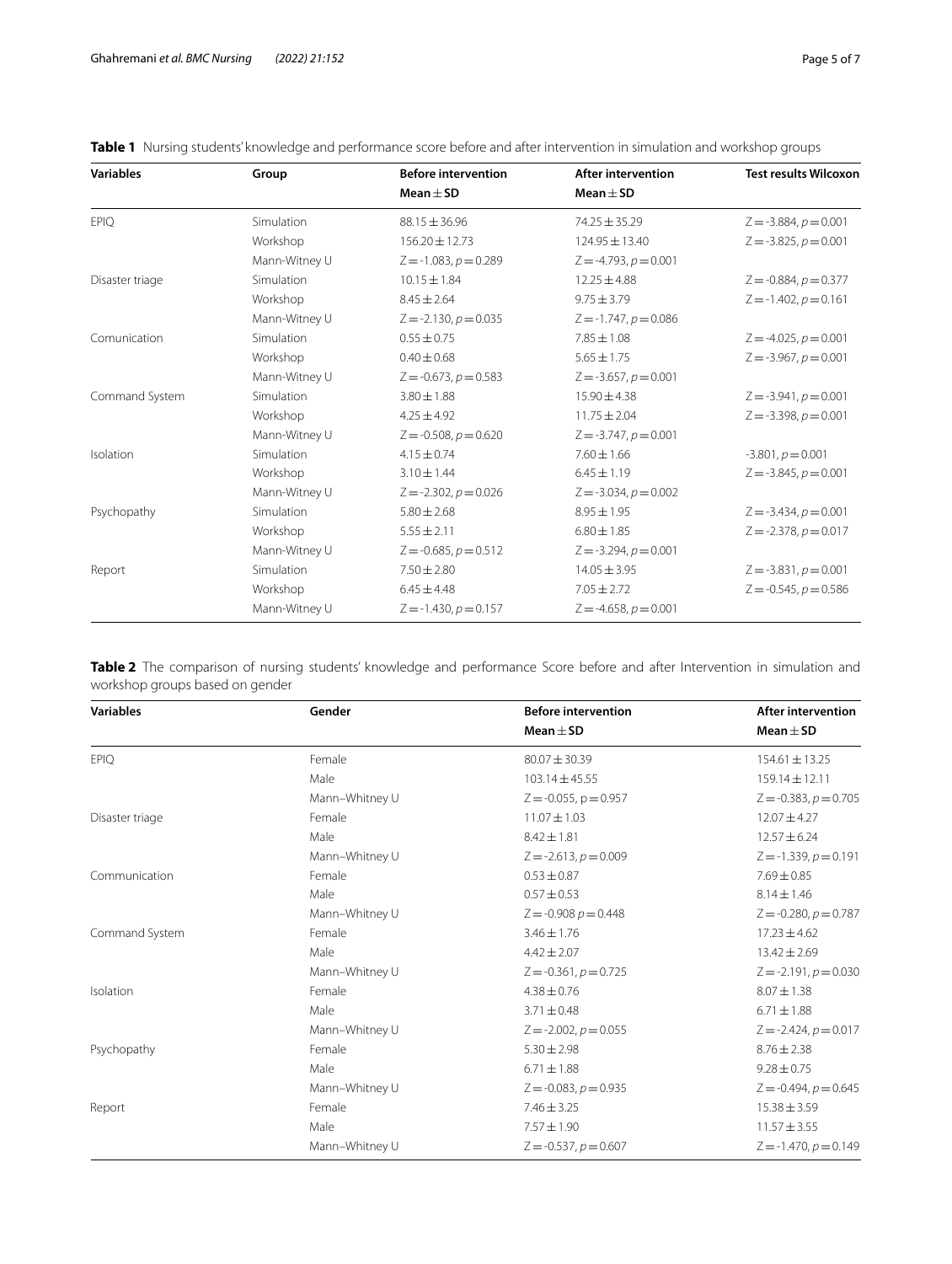a study that was conducted by Gorji, Niknam [[18\]](#page-6-18), 91.7% of nurses had low knowledge of bioterrorism, whereas 93.3% of the students had no attitude toward it. The educational workshop had a positive impact on the critical thinking of the subjects, and the mean critical thinking score of the nursing students was improved after the workshop [\[19\]](#page-6-17). A study by Aghaei and Nesami [\[8](#page-6-7)] was conducted to assess the efect of bioterrorism education on knowledge and attitudes of nurses. They selected 65 nurses and their results showed that before the educational intervention the knowledge about bioterrorism of majority of nurses was low. After education, the knowledge about bioterrorism of majority of subjects had been increased. The results of another study which was conducted to compare a computerized bioterrorism versus a standard bioterrorism education and training program on the participants' responses to biological agents showed that both programs improved participants' ability [\[20](#page-6-19)]. Atakro, Addo [[21\]](#page-6-20) assessed and compared the knowledge, attitudes, and preparedness of emergency department nurses and medical officers concerning potential bioterrorist attacks in Ghana. Their results showed that bioterrorism knowledge between emergency department nurses and emergency department MOs was diferent. Emergency department nurses and MOs were unprepared for these kind of attacks. They had positive attitudes toward bioterrorism preparedness education.

Given the lack of training programs, which is a major obstacle, it is recommended that more efective training methods can be provided using multidisciplinary simulation approaches. Disasters are unpredictable and preventing them is impossible, emergency preparation systems that provide disaster preparation and incident response activities can minimize the adverse outcomes of such incidents [\[22\]](#page-6-21). Concerning the importance of education in improving nurses' readiness to deal with natural disasters and incidents, implementing these courses in a variety of ways (e.g., workshops, conferences, and movies) seems to be necessary. Among university students of disciplines that did not have bioterrorism in their curriculum, there were no signifcant diferences between students regarding bioterrorism knowledge and preparedness score. Given the medium and low level of bioterrorism knowledge and preparedness of students, it is necessary to enhance this issue by modifying healthcarerelated disciplines curricula.

Our results showed that female students had better scores in disaster triage than male students before the intervention. After the intervention, both genders showed similar results in the disaster triage domain. After the intervention females had higher scores in command System and isolation domains. The results of the study by Hamzeh pour and Khajehnasiri [\[23](#page-6-22)] showed that while the mean score of knowledge of male and female students was similar before the intervention the scores increased more significantly in female students. The changes in the scores may be related to the higher engagement of female students in the courses and their higher scores. However in our study after the course their scores were similar.

#### **Limitations**

One of the major limitations of the present study was the lack of cooperation of students with the researcher despite substantial privileges, coordination of time, conducting OSCE test and designing stations, as well as lack of facilities and equipment for training. The problem of equipment shortages was eliminated by consulting with schools and hospitals that have already conducted bioterrorism preparation workshops. To encourage students to participate in the study, four days of the internship of students were reduced in coordination with the vicechancellor for education, the supervisor of the internal-surgery department, and the special supervisor. Moreover, there was no need to pass the passive defense workshop as a part of the curriculum, and participation in studies was considered a workshop. The necessary guidance was provided by the experts in the feld of crisis management at the university to design the stations properly.

## **Conclusion**

Based on our results the simulation group had better results in terms of enhancing knowledge, preparedness, disaster triage, reporting, incident management, communication, mental disorders, and isolation domains compared to the workshop group. We recommend to maintain knowledge and skills in bioterrorism management using courses in the form of workshops and simulations for nurses. We also suggest using simulation to educate bioterrorism management in universities and continuous education. Also, this training should be repeated periodically for nurses.

#### **Supplementary Information**

The online version contains supplementary material available at [https://doi.](https://doi.org/10.1186/s12912-022-00917-y) [org/10.1186/s12912-022-00917-y.](https://doi.org/10.1186/s12912-022-00917-y)

**Additional fle 1.**

**Additional fle 2.**

#### **Acknowledgements**

The authors of this study express their appreciation to the School of Nursing and Midwifery for providing the Code of Ethics:( IR.TUMS.FNM.1397.081). We would also like to thank all nursing students who participate in the present research.